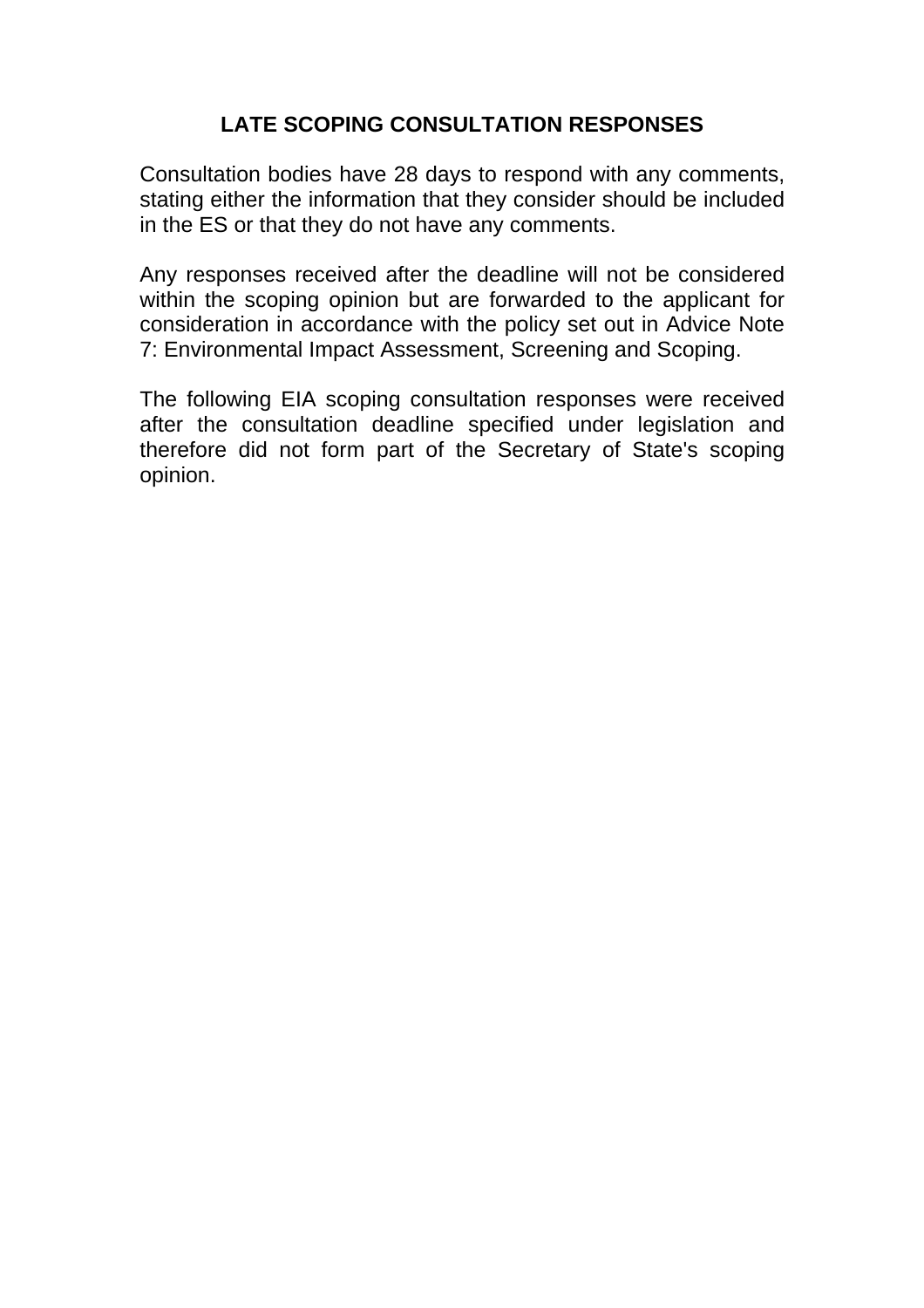**From:** Thomas, Gareth [mailto:gareth.thomas@environment-agency.wales.gov.uk] **Sent:** Monday, January 28, 2013 4:27 PM **To:** Environmental Services **Cc:** Hemsworth, Deborah; Simon Greenland; Mannon Lewis **Subject:** 121203\_EN010053\_1542352 - Scoping Opinion for Wrexham Energy Centre, Wrexham (NT/2012/114080) **Importance:** High

**FAO Alan Ridley,**

Dear Mr Ridley,

Thank you for consulting us on the 3<sup>rd</sup> December 2012, concerning the above scoping opinion. We responded to you with our comments to the consultation on the 27<sup>th</sup> December 2012, although the letter was dated 24<sup>th</sup> December 2012. We understand that the above scoping opinion document has now been published on your website, for which I have now seen a copy. However, within Appendix 2, which includes copies of all consultation responses, our response is not included.

Could you please confirm whether you received our response the first time around? If not, could you please forward our response to the applicants so that our comments can be taken into account when undertaking the Environmental Impact Assessment?

Regards,

Gareth Thomas Planning Liaison Officer Environment Agency Wales, Parc Menai, Bangor, Gwynedd, LL57 4DE 01248 48 4075

Gall yr wybodaeth yn y neges hon fod yn gyfrinachol, ac yn gyfreithiol freiniol. Os ydych wedi derbyn y neges hon trwy gamgymeriad, rhoddwch wybod ar unwaith i'r sawl a'i gyrrodd, os gwelwch yn dda. Yna dilëwch hi, a pheidiwch â gyrru copi at neb arall. Bu inni fwrw golwg ar yr e-bost hwn a'i atodiadau, rhag bod feirysau ynddo. Serch hynny, dylech chwilio unrhyw atodiad cyn ei agor. Efallai bydd rhaid inni ryddhau'r neges hon, ac unrhyw ateb iddi, i sylw'r cyhoedd pe gofynnid inni tan y Ddeddf Rhyddid Gwybodaeth, y Ddeddf Gwarchod Data neu at ddibenion ymgyfreithio. Y mae'n bosib hefyd y darllenir negesau ac atodiadau e-bost a yrrir at unrhyw gyfeiriad Asiantaeth yr Amgylchedd, neu a dderbynnir oddi yno, gan rywun arall na'r gyrrwr a'r derbynnydd. Hynny at ddibenion busnes. Os ydym wedi gyrru gwybodaeth atoch, a chithau'n dymuno'i defnyddio, yna ddarllenwch ein telerau a'n hamodau, os gwelwch yn dda. Gellir eu cael trwy ein galw ar 08708 506 506. Am ragor o wybodaeth ynghylch Asiantaeth yr Amgylchedd Cymru, ewch at [www.asiantaeth-amgylchedd.cymru.gov.uk](http://www.asiantaeth-amgylchedd.cymru.gov.uk/). \*\*\*\* Information in this message may be confidential and may be legally privileged. If you have received this message by mistake, please notify the sender immediately, delete it and do not copy it to anyone else. We have checked this email and its attachments for viruses. But you should still check any attachment before opening it. We may have to make this message and any reply to it public if asked to under the Freedom of Information Act, Data Protection Act or for litigation. Email messages and attachments sent to or from any Environment Agency address may also be accessed by someone other than the sender or recipient, for business purposes. If we have sent you information and you wish to use it please read our terms and conditions which you can get by calling us on 08708 506 506. Find out more about Environment Agency Wales at [www.](http://www.environment-agency.wales.gov.uk/)

[environment-agency.wales.gov.uk](http://www.environment-agency.wales.gov.uk/)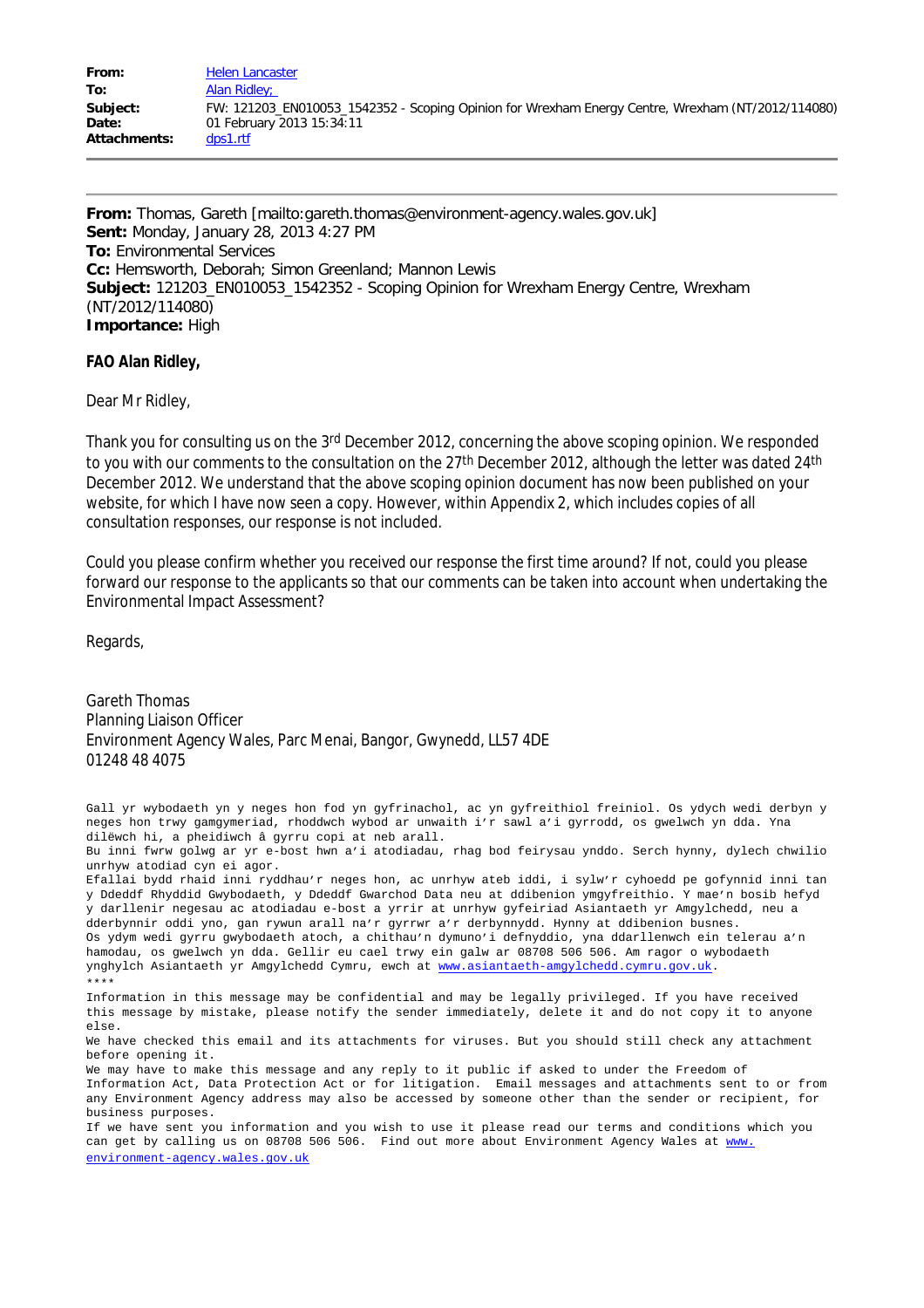Mr Alan Ridley Planning Inspectorate Temple Quay House 2 (The Square) Temple Quay BRISTOL BS1 6PN

**Our ref:** NT/2012/114080/01-L01 **Your ref:** 121203\_EN010053\_1542352

**Date:** 24 December 2012

Dear Mr Ridley

## **INFRASTRUCTURE PLANNING (ENVIRONMENTAL IMPACT ASSESSMENT) REGULATIONS 2009 SI 2263 (AS AMENDED) PROPOSED WREXHAM ENERGY CENTRE BRYN LANE, WREXHAM INDUSTRIAL ESTATE, WREXHAM.**

Thank you for your consultation with respect to the scoping opinion for the above proposed energy centre.

Although the Scoping Report appears to be adequate for the purposes of the Environmental Impact Assessment we have the following comments to make with respect to the type and scale of information we require to be provided within the environmental statement:

The Scoping Report identifies that the development will potentially have an impact on flood risk, drainage and therefore the need for a flood risk (consequence) assessment in line with TAN 15.

*"The Flood Risk Assessment element will be prepared in accordance with TAN 15, EA standing advice, and following the guidance given in CIRIA Report Development and Flood Risk – Guidance for the Construction Industry"*

The applicant is advised to contact Ruairí Barry (Development & Flood Risk Engineer) at 01244 894582 / [Ruairi.Barry@environment-agency.gov.uk](mailto:Ruairi.Barry@environment-agency.gov.uk) for additional advice and information in relation to the Flood Consequence Assessment/s if required.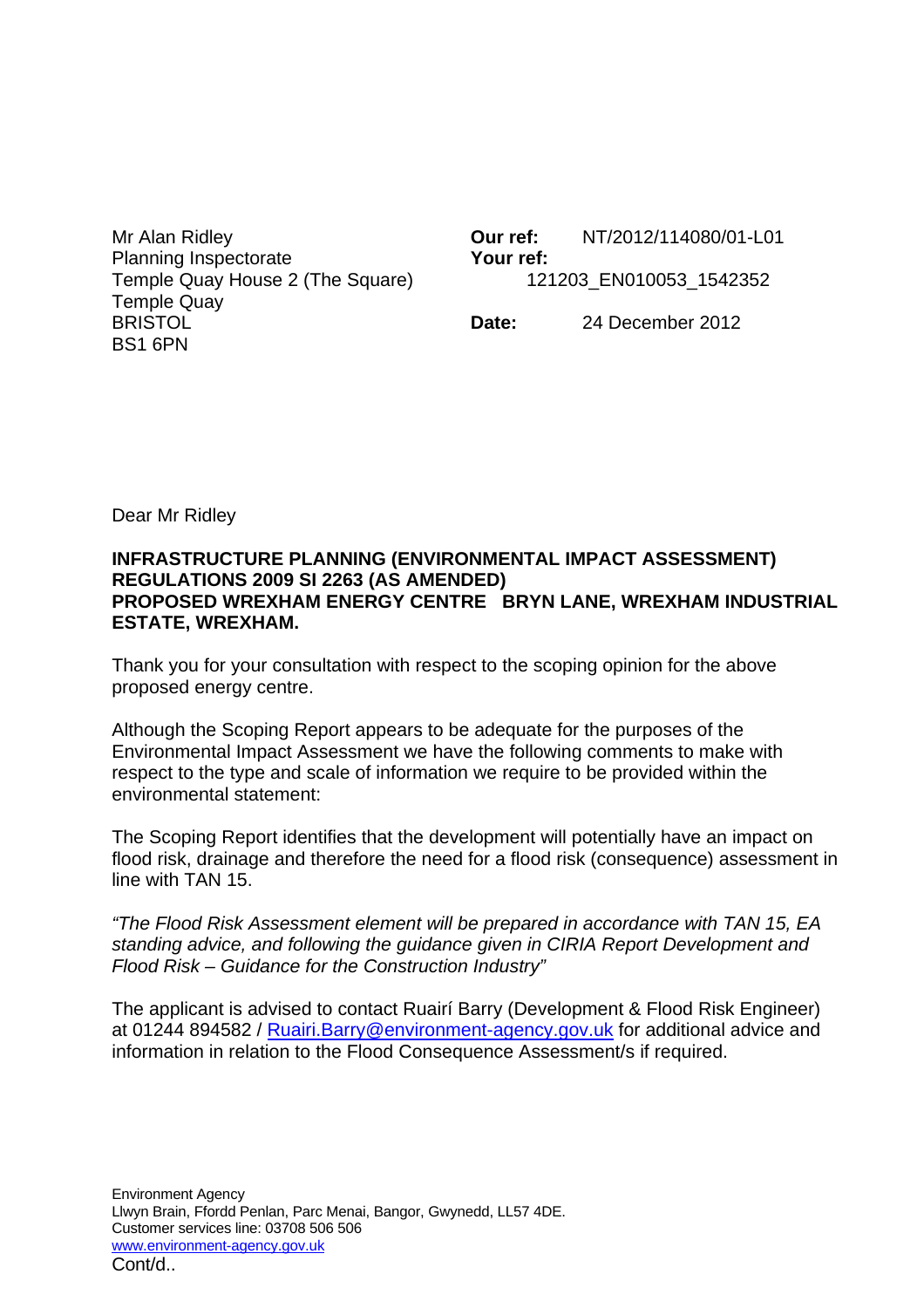With respect to the assessment of groundwater vulnerability, Table 9: Importance of the environmental attributes of the water feature or resource, gives examples of the rank of importance, e.g. aquifer providing potable supply to large or small communities, etc. It is important to consider the future plausible resource of an aquifer. For example, while an aquifer may not be being currently exploited for drinking water, it may represent a future resource; this is particularly important in the light of climate change. The potential resources of the aquifers should not be underestimated and should be included as part of the evaluation of impact.

The following documents will be useful guidance and/or sources of reference with respect to assessing the risks to groundwater and contaminated land:

Environment Agency's Groundwater protection: Principles and practice (GP3) November 2012, Version 1

1. Guiding principles for land contamination (GPLC) documents, three separate documents noted below

- Guiding principles for land contamination – Overview

<http://publications.environment-agency.gov.uk/pdf/GEHO1109BRGY-e-e.pdf> - Guiding principles for land contamination – FAQs

<http://publications.environment-agency.gov.uk/pdf/GEHO1109BRGZ-e-e.pdf> - Guiding principles for land contamination - Good practice reporting <http://publications.environment-agency.gov.uk/pdf/GEHO1109BRHA-e-e.pdf>

2. CLR11, Model Procedures for the Management of Land Contamination

3. "Piling into Contaminated Sites", publication number SCHO0202BISW-E-E, and

4. "Piling in layered ground: risks to groundwater and archaeology", Product code: SCHO0906BLLU-E-E

The latest versions of all the above documents are available on our website at [www.environment-agency.gov.uk](http://www.environment-agency.gov.uk/)

With respect to water supply, Environment Agency Wales would be unable to licence any consumptive abstraction from the Dee upstream of Chester Weir. The surface water catchment is already "over-licensed" and water company abstractions have been constrained to less than licence entitlement to protect the "standards of service" for the river. This covers "environmental flow requirements" and public water supply constraints. The only scenario where water could be made available would be when the Dee was unsupported, that is during the winter months only, typically November to March. The developer should be able to find an example of this in the CAMs document. On a year round basis, there is no water available for abstraction.

However, the scale of the proposal is such that one of the water companies may be able to support requirements from their existing licence entitlements. The developer should seek advice from United Utilities plc and Dee Valley Water to discuss any requirements.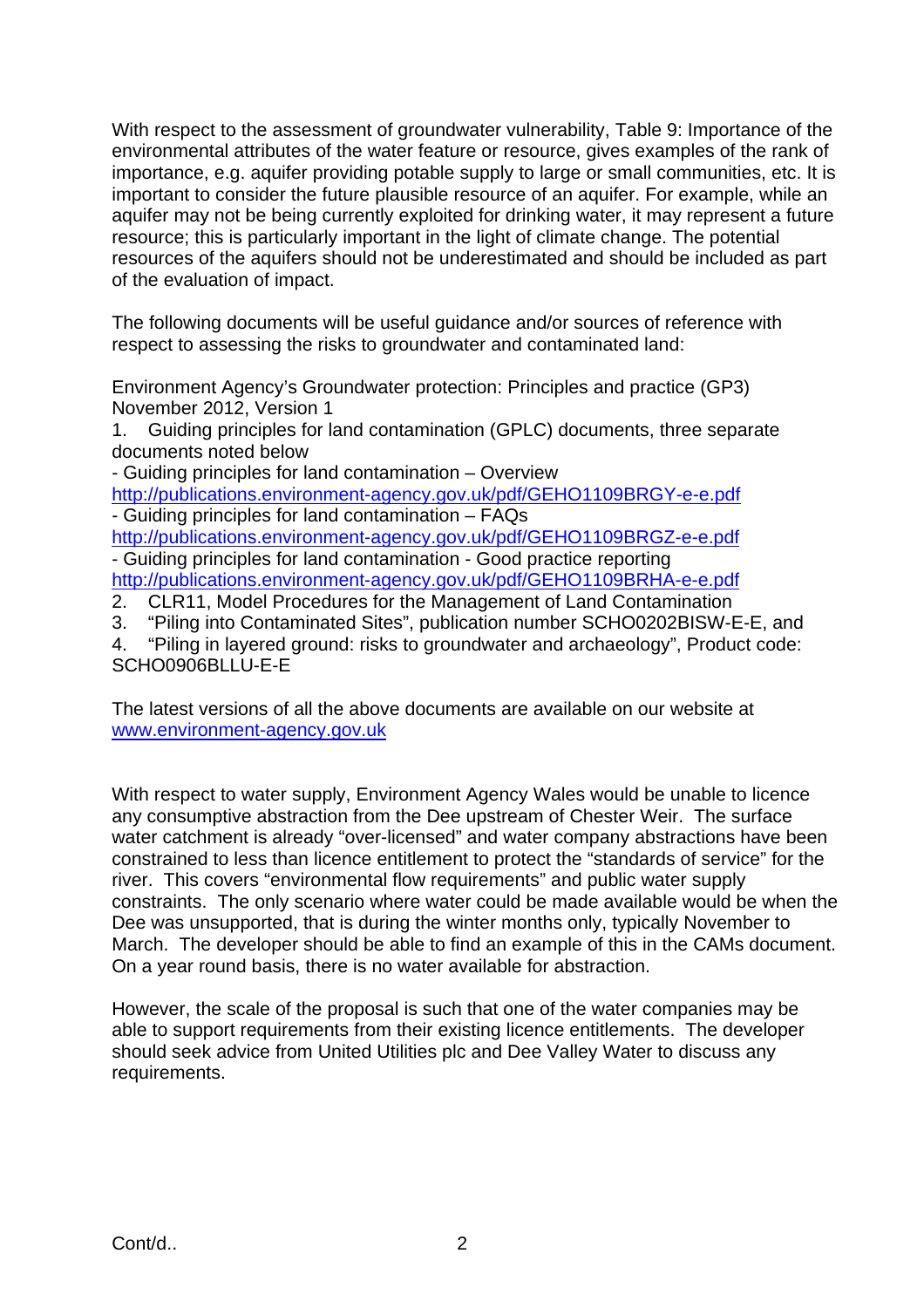Section 3.12 mentions 3 types of cooling, the third being air cooling. It appears this may be the only realistic option for this site. Further information should be submitted if this option has any water resource implications.

The applicant will require an environmental permit subject to the Environmental Permitting (England and Wales) Regs 2010, as amended.

Applicants are encouraged to "twin track" environmental permit applications to the Environment Agency with their Development Consent Order (DCO) applications to the Planning Inspectorate in order to facilitate timely decision-making. Ideally applicants should work towards submitting the permit application **at least 6 months prior to the submission of an application for a DCO**. The submission of an early permit application means that the Environment Agency is much more likely to be in a position to be able to give an indication as to whether it is likely to grant a permit before the examination closes and to provide useful information which will inform the Examining authority's recommendations to the Secretary of State. Also it is in the interests of an applicant to ensure that any specific requirements arising from permitting are capable of being carried out under the works permitted by the DCO. Otherwise there is a risk that requirements under permitting could conflict with the works which have been authorised by the DCO (e.g. **a stack of greater height than that authorised by the DCO could be required**) and render the DCO impossible to implement. When considering the timetable to submit their environmental permit application, applicants should bear in mind that the Environment Agency will not be in a position to provide a detailed preliminary view on the permit application until it is at the stage of being able to issue its draft decision letter for public consultation and this will only happen at an advanced stage in the permitting process.

Environment Agency Wales is a competent authority for the purposes of the Habitats Regulations when determining applications for permits, consents and licences for which it is the regulatory authority. Where an application has the potential to have a significant effect on European sites and a permit, consent or licence is also required, the Environment Agency (in addition to the competent authority under the Planning Act) will be required to assess the likelihood and scale of these effects and if necessary to then carry out appropriate assessment (and consult the relevant nature conservation body) before making a decision under the relevant legislation. In these circumstances applicants are encouraged to coordinate their own consultation with Natural England or Countryside Council for Wales on both Habitats Regulations assessments.

There are a number of features within 1km of the site which should be taken into consideration prior to commencement of works:

• the area is adjacent to a Local Wildlife site (50m), and every attempt should be made to ensure the integrity of this designation is not compromised by the works